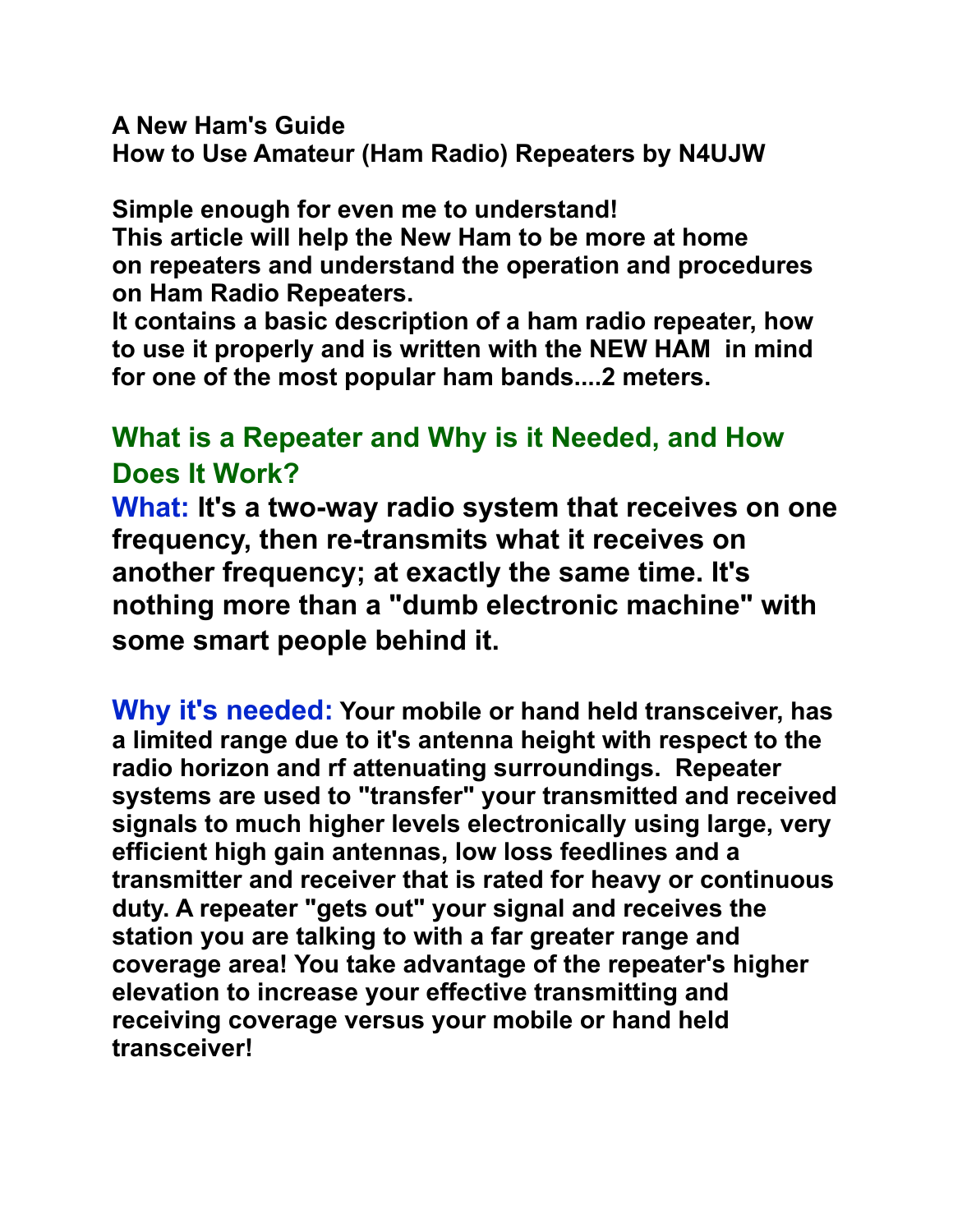## **How does a Repeater work?**

**Here's a simple block diagram of a repeater below:**



**BASIC REPEATER BLOCK DIAGRAM** 

N4UJW

**More about Repeaters. See these very informative videos below from K7AGE, Randy.**

**A video is worth a thousand words! 3 Parts and a must see! (About 10 to 11 minutes each)**

## [Getting started on Ham Radio 2M FM, Part 1](https://www.youtube.com/watch?v=jmOfkdhJL1U)

**Part 1 - Getting started on 2M FM (Repeater Basics)**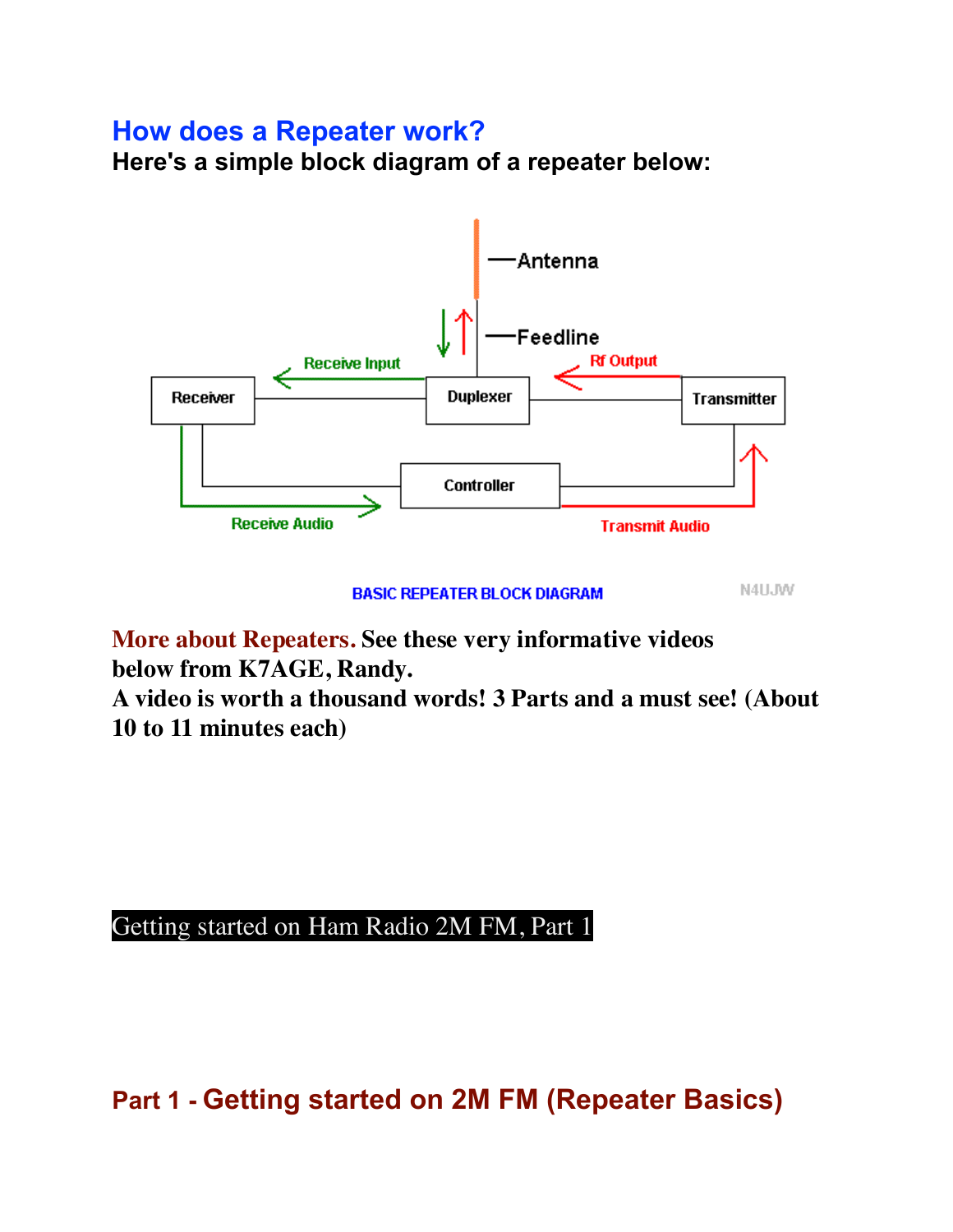## [Getting started on Ham Radio 2M FM, Part 2](https://www.youtube.com/watch?v=FrRLBPhwaus)

**Part 2 - Getting started on 2M FM (Basic operation of a 2 meter HT)**

**Part 3 {Direct from YouTube} - [Getting started on 2M](https://www.youtube.com/watch?v=T1PtDM3lI3Q&feature=player_detailpage#t=6)  [FM \(Basic Programming of a 2 Meter HT\)](https://www.youtube.com/watch?v=T1PtDM3lI3Q&feature=player_detailpage#t=6)**

# **The Basic Repeater Components:**

## **Antenna**

**Most repeaters use only one antenna. The antenna is used on transmit and receive signals that are going into and out of the repeater. It usually is a high performance, high gain, heavy duty, and very efficient antenna located as high on a tower or structure as we can get it above the surrounding terrain.** 

**Lots of repeater system antennas are located on a high hill or mountain.** 

**Antenna systems for repeater use are usually very costly and have an omni-directional pattern.**

# **Feed line**

**The feed line used on most repeaters is not just a piece of standard 50 ohm coax cable. A type of specialized feed line**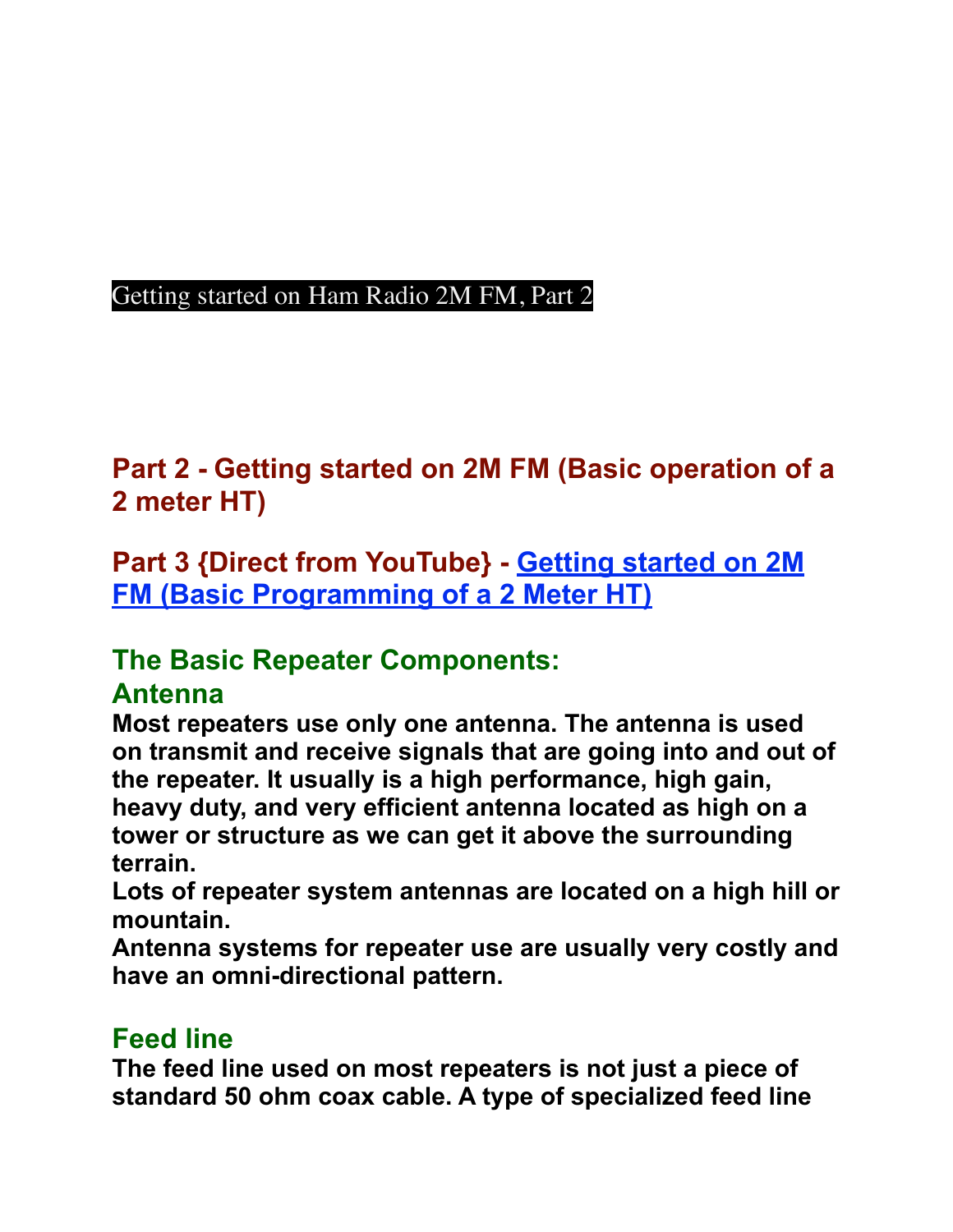**called "hard line" is usually used. It is very similar to cable tv line that you see strung between power poles around town. Look just above the telephone lines and you will see much larger "aluminum" cable. The signal loss with hard line versus regular coax is much lower than in standard coax, so more power gets to the antenna and weaker signals can be received due to the very low loss of the "hard line".**

## **Duplexer**

**This device serves a major role in a repeater. The duplexer separates and isolates the incoming signal from the outgoing and vice versa. It prevents the receiver and transmitter from hearing one another by the isolation it provides. A duplexer has the shape of large tall cans and is designed to pass a very narrow range of frequencies and to reject others. It helps to reject very strong nearby frequencies from other repeaters or rf producers from getting into the repeater system.** 

# **Receiver**

**Receives the incoming signal. This receiver is generally a very sensitive and selective one which helps weaker stations to be heard better by the repeater. It is set to receive the input frequency. It's also where CTCSS (Continuous Tone Coded Squelch System) or "PL" decoding takes place.** 

## **Transmitter**

**Most "machines", as repeaters are sometimes called, have a transmitter composed of an exciter and a power amplifier. The exciter modulates the audio coming from the receiver which is tuned to the transmitting stations's frequency at the proper transmit frequency, and the power amplifier simply boosts its level so the signal will travel further. Lots of repeaters use 100 watts or more. It simply takes the weaker received frequency from say a mobile or ht and re-transmits**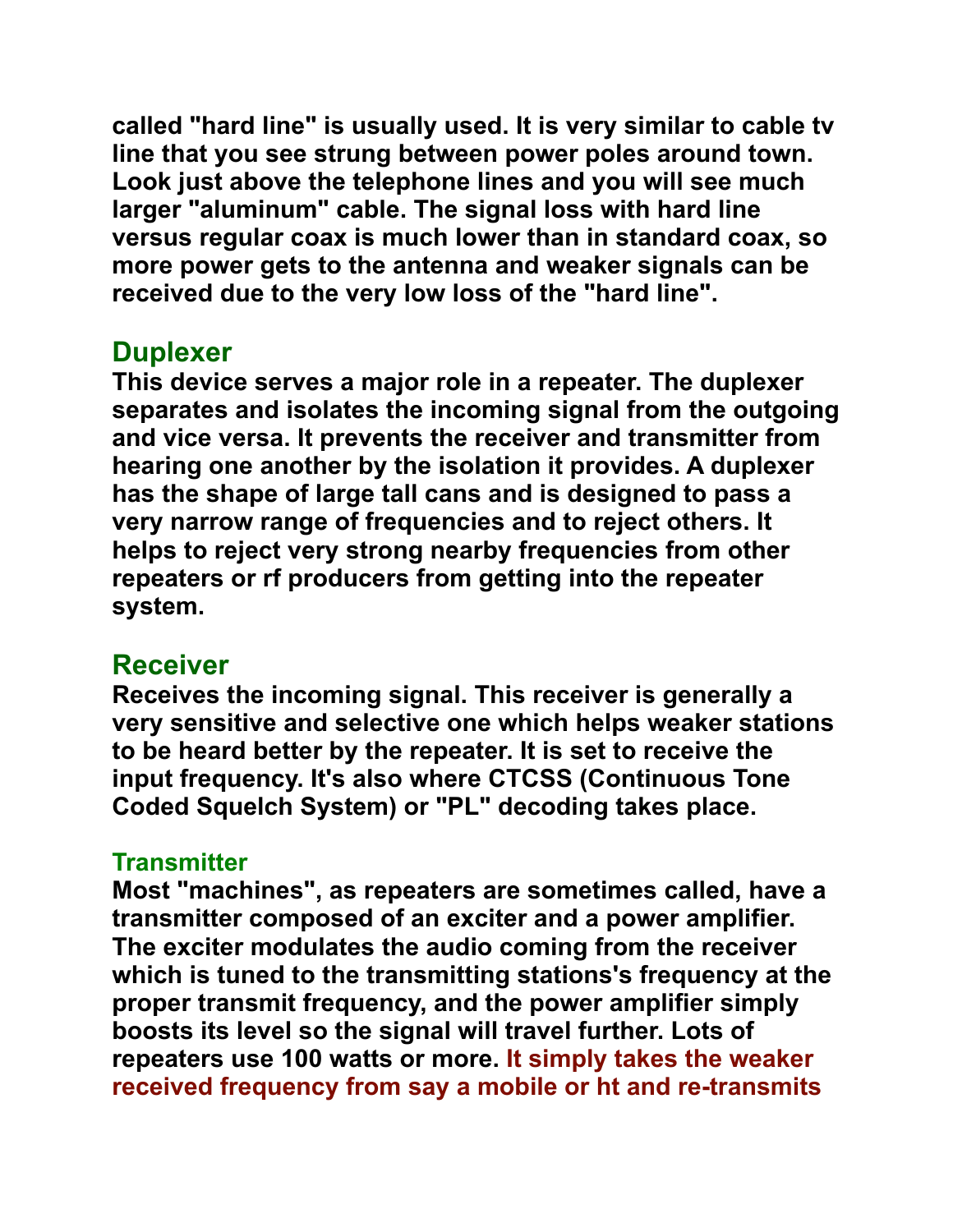## **it (repeats) at a higher power level on a different**

**frequency. On the 2 meter band, this separation between transmit and receive frequency is usually 600kHz either positive or negative in relation to the transmit frequency. On the 440 (70cm) band it is usually 5mHz positive or negative in relation to the transmit frequency.**

**The "transmit" frequency is the frequency you tune your radio to and is usually listed in various sources. For instance, if you see a repeater listing that says:**

**146.90mHz, minus or negative offset, Pl tone, 100....then you would program your radio to 146.90mHz , minus 600kHz with a PL tone of 100 into the memory for that specific repeater. NOTE that most newer radios automatically set the offset (your actual transmit frequency) so you won't have to.**

## **Controller**

**This is the brain of the repeater. It handles repeater station ID using either CW or voice, activates the transmitter at the appropriate times, and sometimes performs many other functions depending on the sophistication of the repeater. Some also have a DVR (Digital Voice Recorder) for announcements and messages. The controller is a small computer that's programmed to control a repeater.** 

# **What is Offset?**

# **You may have seen the word "offset" mentioned in the Tramsmitter section above. So exactly what is a repeater offset you may ask?**

**In order to listen and transmit at the same time, repeaters use two different frequencies. One for it's transmit frequency and another for it's receive frequency. On the 2 meter ham band these frequencies are 600 kHz (or 600 kilohertz) apart. On other bands, the offsets are different. As a general rule, if the output frequency (transmit) of the repeater is below 147 mHz, then the input frequency (listening) is 600 kilohertz**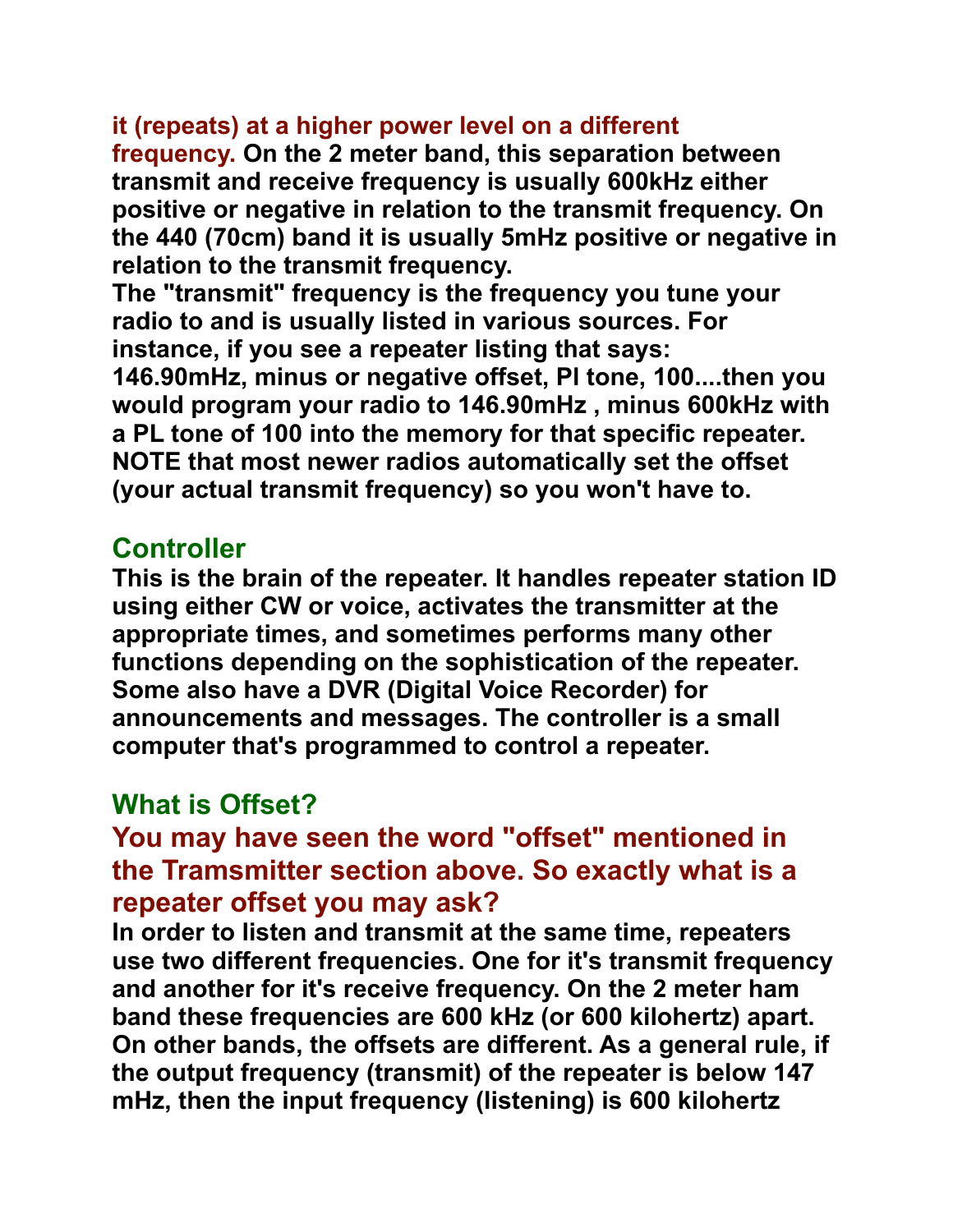**lower. This is referred to as a negative offset. If the output is 147 Mhz or above, then the input is 600 kilohertz above. This is referred to as a positive offset.** 

**Virtually all ham radios sold today set the offset once you have chosen the operating frequency automatically.** 

**Example: If the repeater output is 146.840 Mhz. The input, or the frequency the repeater receiver listens on is 146.240 Mhz ( 600 kilohertz below 146.840mHz).** 

**If you have your radio tuned to 146.840 Mhz, (the repeater's output frequency), when you push the mic button, your radio automatically transmits on 146.240 Mhz, 600kHz down from 146.840. When you release the mic button to listen, your radio switches back to 146.840 mHz to listen on the repeater's output frequency. Note: There are exceptions to the rule so check your local repeater listings.**

|                                                               |                | <b>Band</b> | <b>Offset</b> |  |  |  |  |
|---------------------------------------------------------------|----------------|-------------|---------------|--|--|--|--|
| 6 meters                                                      | 1 MHz          |             |               |  |  |  |  |
| 2 meters                                                      | <b>600 kHz</b> |             |               |  |  |  |  |
| 1.25 meters                                                   | <b>1.6 MHz</b> |             |               |  |  |  |  |
| <b>70 cm</b>                                                  | 5 MHz          |             |               |  |  |  |  |
| $33 \text{ cm}$                                               | 12 MHz         |             |               |  |  |  |  |
| $23 \text{ cm}$                                               | 20 MHz         |             |               |  |  |  |  |
| (Note that input/output offsets are voluntary among local and |                |             |               |  |  |  |  |
| regional "Frequency Coordination Groups".                     |                |             |               |  |  |  |  |
| They are not fixed in stone by the FCC! They are              |                |             |               |  |  |  |  |
| "recommended" offsets for a particular area.                  |                |             |               |  |  |  |  |
| Your area may be different. Check with your local repeater    |                |             |               |  |  |  |  |
| operators.                                                    |                |             |               |  |  |  |  |

## **Why do Repeaters use an Offset?**

**Without having an offset between the transmit signal and the receive signal frequency, the repeater would simply hear**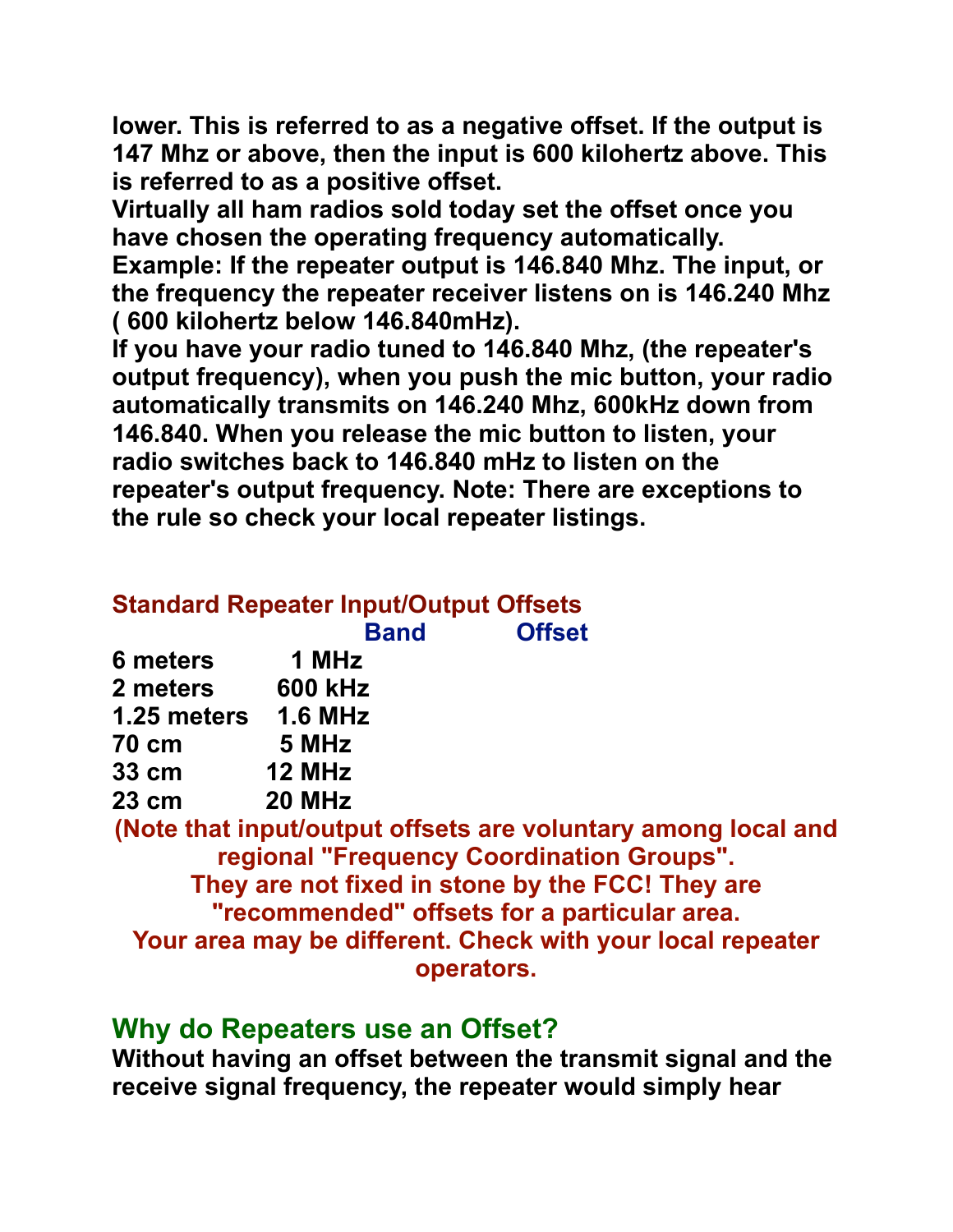**itself when it was transmitting on the same frequency it was listening on!** 

**Therefore, to use a repeater a user must use a different transmit frequency than receive frequency. Your actual transmit frequency is the exact same one that the repeater receiver is listening on. This is a form of duplex, or two frequency operation. It is known as half-duplex as you do not receive and transmit at the same time but normally use the push-to-talk button on your microphone to switch between the two. Cell phones use full duplex so each party can hear the other while the he/she is talking.** 

**Even with the offset, the two frequencies are close enough that some isolation is required. Again, this isolation is done by the Duplexer. So you can see why some repeater components interact with each other and without the basic system components....nothing would work.** 

# **What's all those tones about?**

## **What is a PL or CTCSS Tone?**

**PL, an acronym for Private Line, is Motorola's proprietary name for a communications industry signaling scheme called the Continuous Tone Coded Squelch System, or CTCSS. It is used to prevent a repeater from responding to unwanted signals or interference. Tone Squelch is an electronic means of allowing a repeater to respond only to stations that encode or send the proper tone. In other words, if a repeater is set up to operate only when a PL tone of say, 136.5Hz is heard by it's receiver, then it will allow the transmitting station access. If your station, (your mobile, base or hand held) does not transmit the tone that the repeater receiver has been programmed for, when you key up, then the receiver of the repeater does not hear you and will not be usable by your station until you set the proper tone in your radio to be transmitted when you key your mic. Any modern station may be set up to transmit this unique**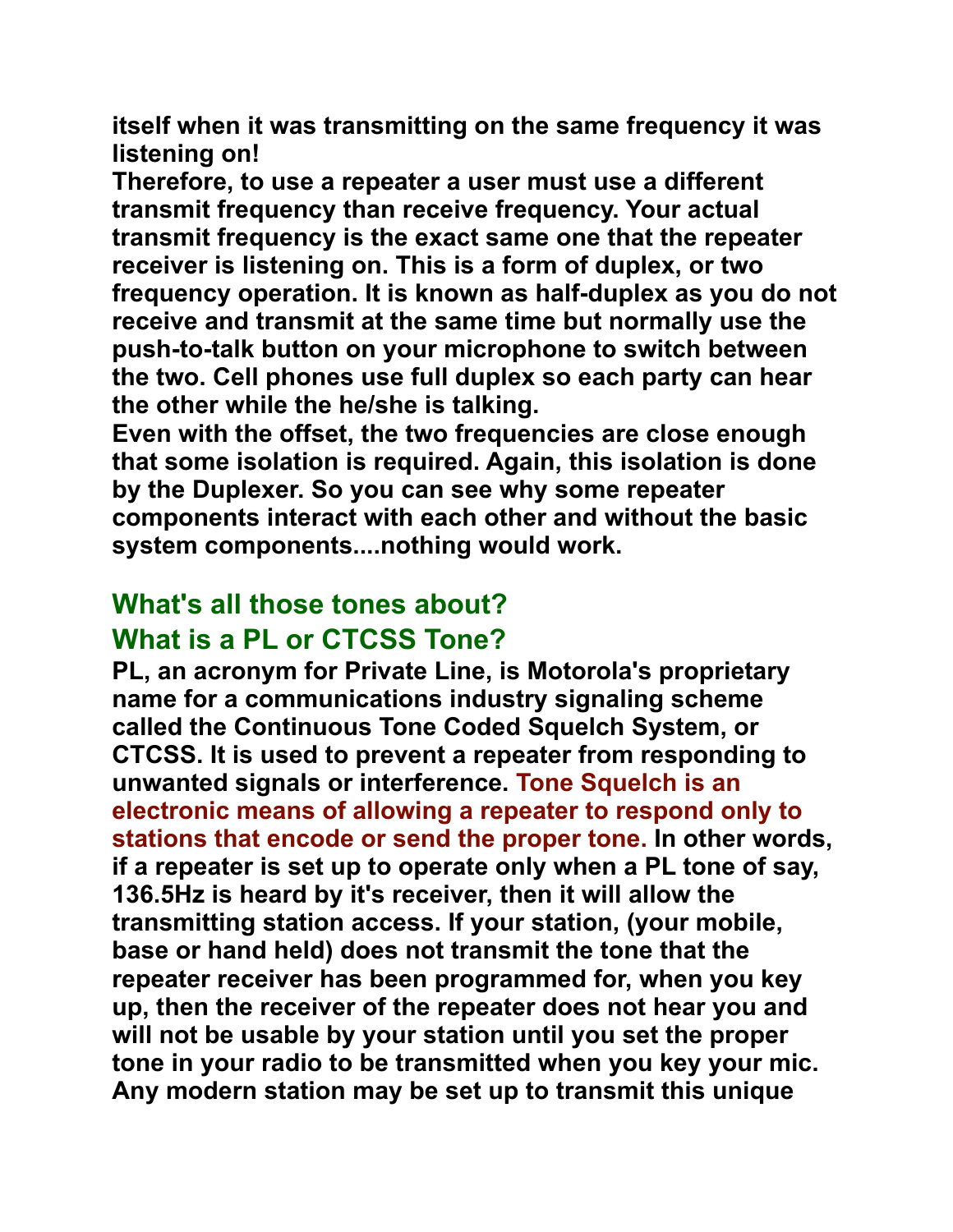**low frequency tone that allows the repeater to operate. If a repeater is "In PL mode" that means it requires a CTCSS tone (PL tone) to activate the repeater. Due to severe congestion of ham repeaters in some areas, most repeaters are "PL'ed". These repeaters were once called closed repeaters.** 

#### **TABLE OF COMMON PL TONES (in Hz)**

| 67.0 | 94.8  | 131.8 | 171.3 | 203.5 |
|------|-------|-------|-------|-------|
| 69.3 | 97.4  | 136.5 | 173.8 | 206.5 |
| 71.9 | 100.0 | 141.3 | 177.3 | 210.7 |
| 74.4 | 103.5 | 146.2 | 179.9 | 218.1 |
| 77.0 | 107.2 | 151.4 | 183.5 | 225.7 |
| 79.7 | 110.9 | 156.7 | 186.2 | 229.1 |
| 82.5 | 114.8 | 159.8 | 189.9 | 233.6 |
| 85.4 | 118.8 | 162.2 | 192.8 | 241.8 |
| 88.5 | 123.0 | 165.5 | 196.6 | 250.3 |
| 91.5 | 127.3 | 167.9 | 199.5 | 254.1 |

# **What Happens When You Key Your mic?**

**Let's "key up" a repeater and see what sequence of events are created within the repeater equipment when someone makes a transmission:** 

**You set your transceiver controls for the 146.84 "machine" and listen to see if it is in use...nothing heard. You key your mic and throw out your callsign...."This is KE5??? (insert your call sign) listening on the 146.84 machine". Then you release the mic button.** 

**Assuming your station is within range of the repeater....The repeater antenna which is usually very high on a tall building, tower, water tank, or even a mountain top, picked up your signal with its antenna on 146.24 (your transmit frequency**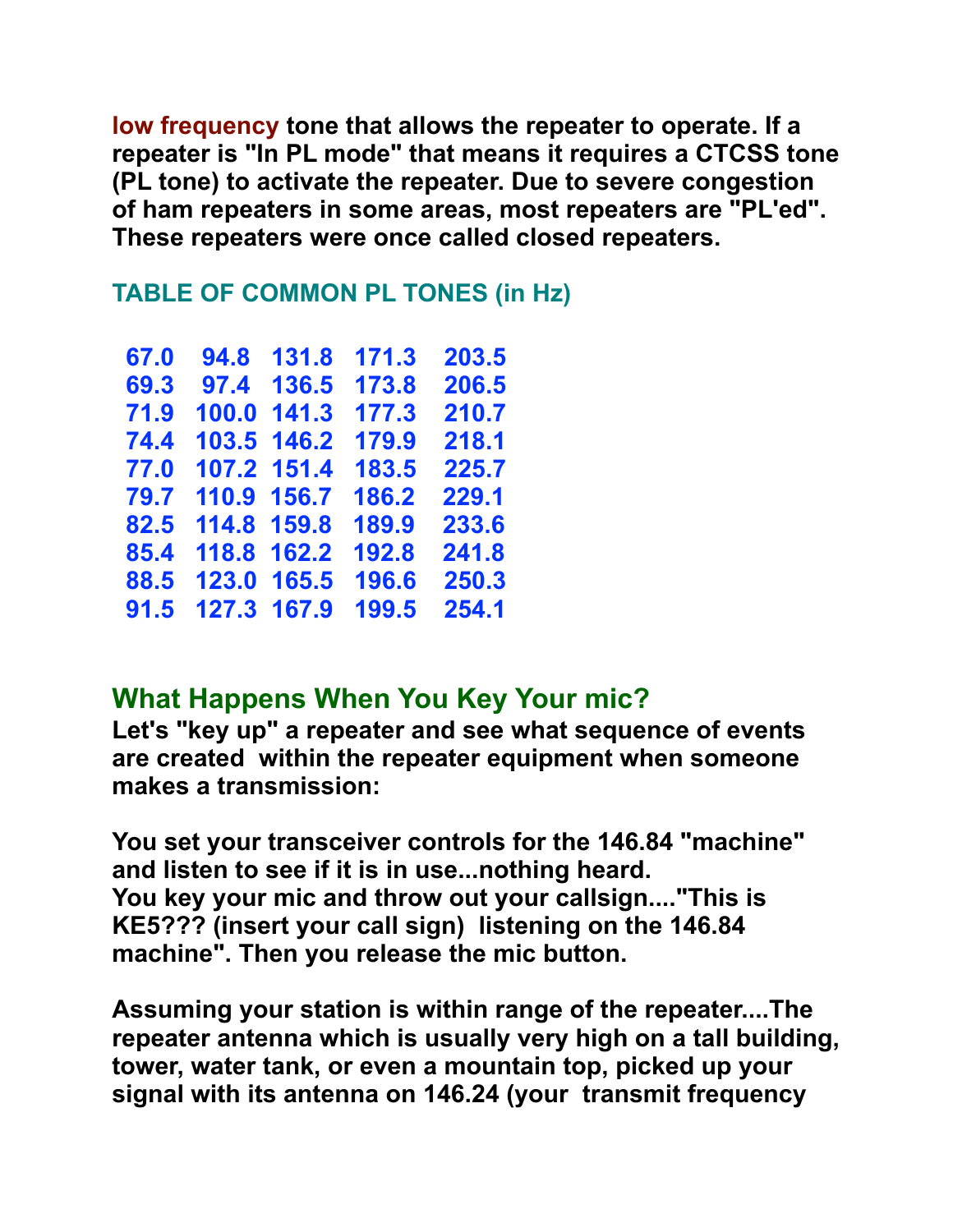**set to the standard offset for this part of the 2 meter band of -600kHz, and the repeater's receive frequency) and sent it down the feed line to the duplexer.** 

**From there it was sent to the repeater receiver and converted to an audio signal (just like the sounds coming from your speaker)....sent to the controller (the brains of the repeater), then sent to the repeater transmitter and turned back into a much greater amplified radio signal on 146.84mhz (the output of the repeater)....sent to the duplexer....then thru the feedline to the antenna and out over the air. So your little pip squeak ht running only 1 watt may be increased to 20, 30, 50 or 100 watts or sometimes more using the repeater transmitter and its much higher gain antenna and high location!**

**A mobile, ht or base station that happened to be within range and monitoring the ".84' machine heard your transmission on 146.84mhz (the repeater output frequency).** 

**Since radio waves travel at about the speed of light....at the split second that you first keyed your mic, the above events took place and the repeater was receiving your signal on one frequency and re-transmitting your signal on a different frequency at the same time!** 

**The mobile station that was listening on the output frequency of the repeater heard your callsign....keyed his mic and came back to you starting the process all over again!** 

**A simple way of demonstrating what is going on with a repeater is to set a scanner or a second receiver tuned to the input frequency of a LOCAL active repeater...in the case above...146.24mhz and you can monitor its input (and the stations using it if they are local).**

**Then with your transceiver, monitor the output on 146.84mhz! You should be able to hear both the input signals**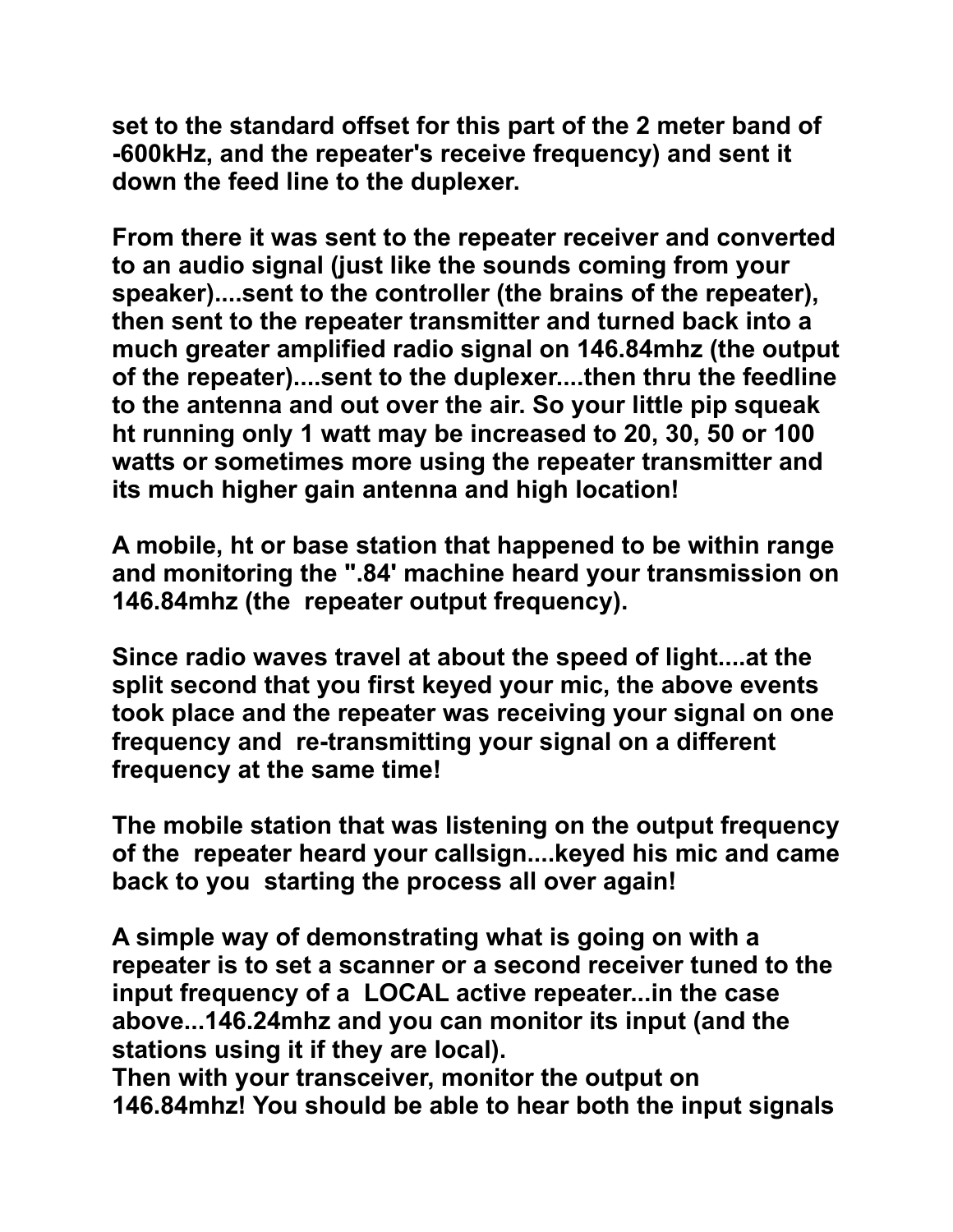**and the output of the repeater as all this takes place on the air. You may notice some differene in the audio quality between the input and the output frequencies. This is normal.**

### **How do you make a call on an Amateur Repeater?**

**First, LISTEN AND LISTEN SOME MORE...... to make sure that the repeater is not already in use. When you are satisfied that the repeater is not in use, set your transmitter power to the minimum and increase only as needed to make contact with the repeater, begin with the callsign of the station you are trying to contact followed by your callsign. e.g. " N4??? this is N3???". (The N3??? is your callsign). If you don't establish contact with the station you are looking for, wait a minute or two and repeat your call.** 

**If you are just announcing your presence on the repeater it is helpful to others that may be listening if you identify the repeater you are using AND your callsign. e.g. " This is N3??? listening on the 84 machine or you could also say This is N3??? listening on 146.84 Dallas or the location of the repeater if known. This allows people that are listening on radios that scan several repeaters to identify which repeater you are using.** 

**If the repeater you are using is a busy repeater you may consider moving to a simplex frequency (transmit and receive on the same frequency..... see more below), once you have made contact with the station you were calling. Repeaters are designed to enhance communications between stations that normally wouldn't be able to communicate because of terrain or power limitations. If you can maintain your conversation without using the repeater, going "simplex" (both stations on same frequency in a different part of the band) will leave the repeater free for other stations to use that can't establish simplex communications!**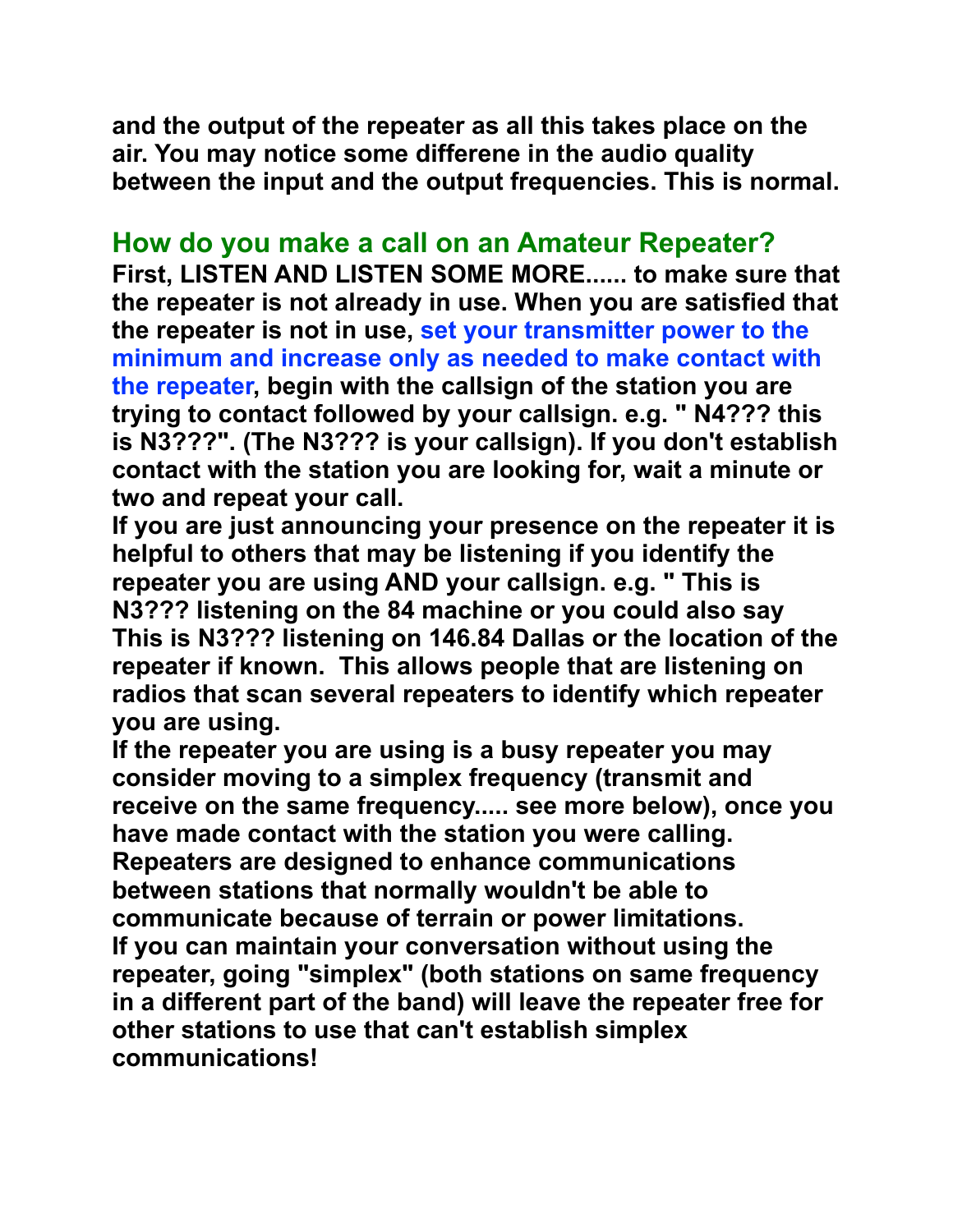#### **Repeater Etiquette and Reporting Emergencies**

**The first and most important rule before using a repeater is to LISTEN FIRST. Nothing is more annoying than someone that "keys up" or DOUBLES in the middle of another conversation without first checking to make sure the repeater is free. If the repeater is in use, wait for a pause in the conversation (watch your S meter and wait for it to drop indicating the repeater is listening) and simply say "Emergency, Emergency, Emergency", and wait for one of the other stations to acknowledge your call. If for some reason you are not heard, then repeat the 3 "Emergencies" again...then if you are still not heard, try another nearby repeater.**

### **This is not CB radio!**

#### **Don't use CB lingo on any ham band such as 10-4, what's your 20, etc.....don't say BREAKER!**

**Using the words BREAK, or BREAK, BREAK or BREAK, BREAK, BREAK or any combination of them on Ham radio can be misunderstood by an operator depending on his experience.** 

**The word "break" or combinations of it carries many different meanings in the ham community and in the English language.** 

**According to THE EMERGENCY COORDINATOR'S MANUAL Edited by Steven Ewald, WV1X and Published by The American Radio Relay League, Inc.,** 

**Quote from the "General Procedures section....***[http://](http://www.arrl.org/files/file/Public%2520Service/ECMANUAL.PDF) [www.arrl.org/files/file/Public%2520Service/ECMANUAL.PDF](http://www.arrl.org/files/file/Public%2520Service/ECMANUAL.PDF) "16) The word "break" is never used UNLESS there is an emergency."*

**Then further down in the manual, it appears to contradict or discourage the use of the word/s BREAK in the above statement:**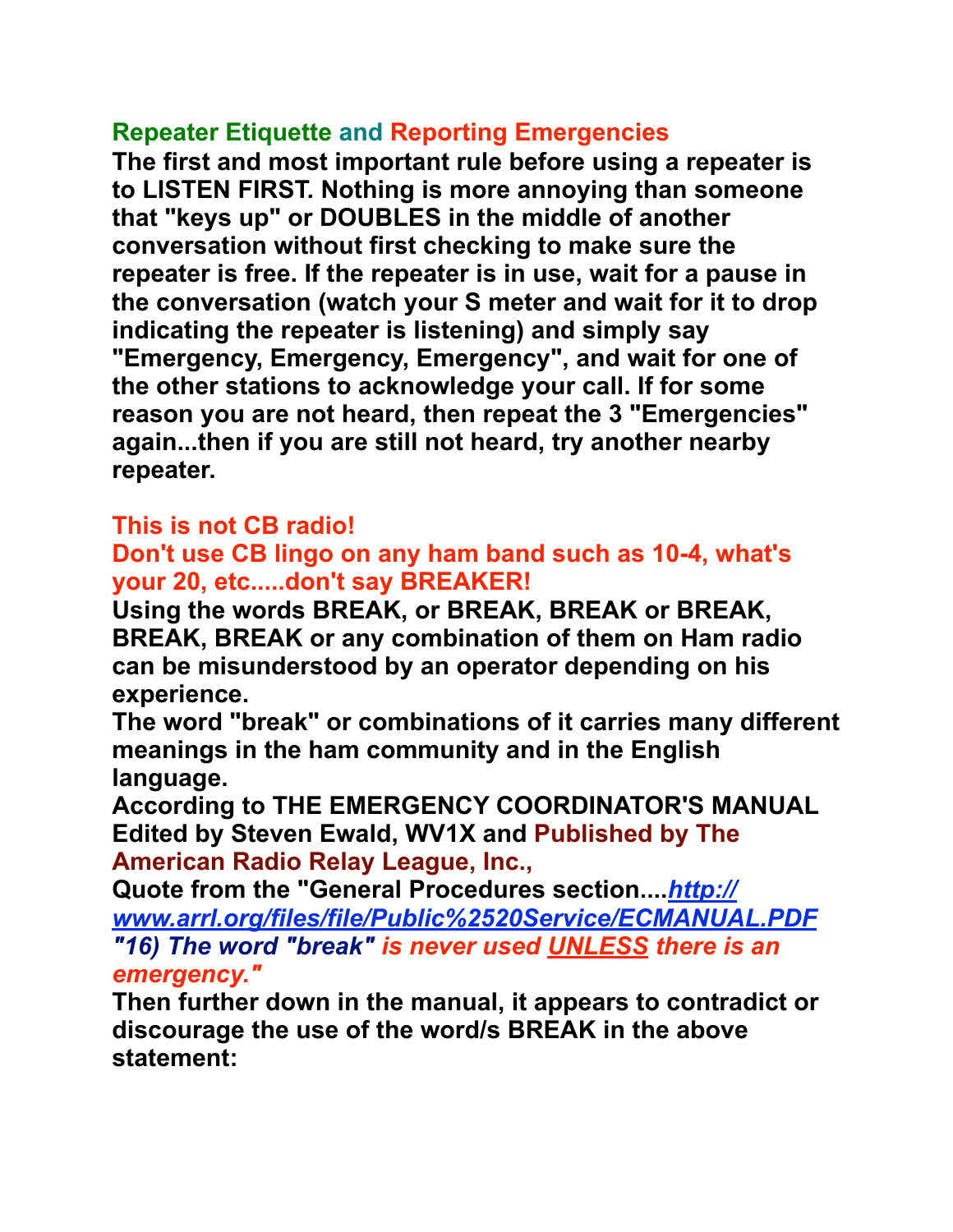*"Note: The practice of using "BREAK" or "BREAK BREAK" to announce distress traffic should be strongly discouraged; it has no universally understood meaning.*

#### **So rather than have confusion...use plain language!**

#### **SO HOW DO YOU REPORT or ACT ON AN EMERGENCY ON A HAM BAND?**

**Many hams use the wording, "BREAK, BREAK, BREAK", (the word "break" repeated 3 times in a row). This is accepted practice on the hf bands where noise may be a problem but on repeaters, usually noise is not a problem, so using "plain" language such as "EMERGENCY", REPEATED 2 OR MORE TIMES can be used to announce that there is an emergency and the frequency is needed to relay vital information....if you hear an "Emergency" call during your conversation with another station....stop transmitting, listen....and then acknowledge the station calling the emergency and let them have the frequency immediately! Don't delay them by saying something on the order of "Stand by breaker" and then carry on your conversation with your contact. Seconds wasted doing this may COST a life! Listen to them carefully and write down the details of their emergency. They will give you the details of the emergency. Then pause for a moment and wait before you go back to him.......many other hams who heard the emergency call may be responding ALL at the same time.**

**If someone "beats" you to getting back to him, let him take over. Do not break into the conversations UNLESS there is a need for a relay. Under certain situations due to distances involved with mobiles and repeaters, you may be able to hear a mobile BETTER than the repeater on the input frequency of the repeater. It is a good idea to monitor the input if possible if the station reporting the emergency is having trouble**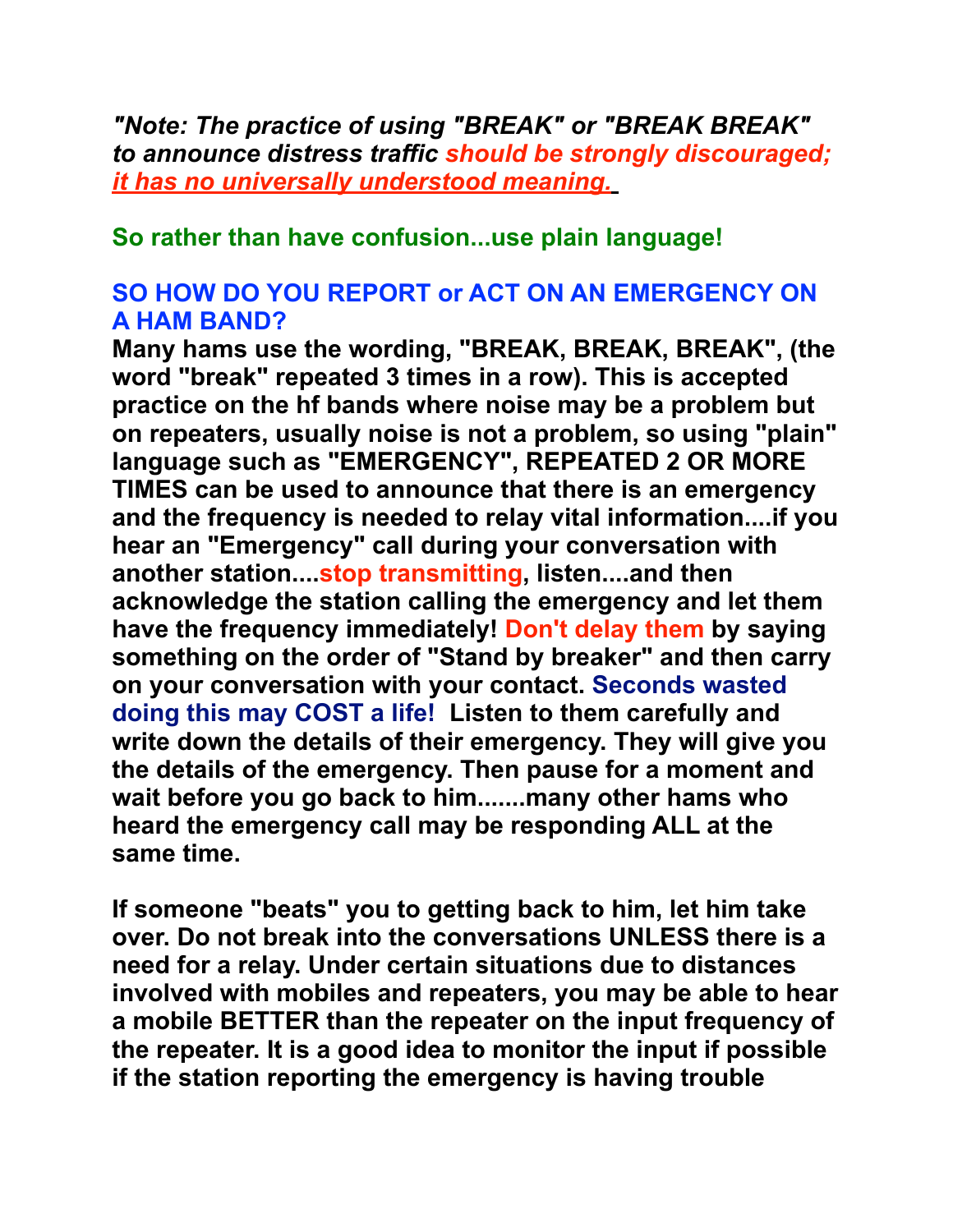**getting into the repeater. You may be closer to him than the repeater and can hear him better!** 

**Whether or not the station reporting the emergency is a base station OR mobile, try to monitor the input of the repeater if there is difficulty in the emergency transmission.**

#### **IF YOU ARE REPORTING AN EMERGENCY:**

*When using VOICE, use the international standard "MAYDAY" or universally understood "EMERGENCY" to announce traffic of life-or-death importance.*

*The procedure should be:*

*1.Select the repeater frequency.*

*2. Wait for a space between transmissions if the repeater is busy.*

*3. Key your mic and state..."Emergency, Emergency, Emergency" unkey.*

*4. Wait for a response from the repeater users. If you get no response, try another repeater.*

*When you do make contact, state your call sign and give as many details as to the emergency as possible. Don't panic, speak slowly and clearly so the details will be understood the first time! Always give details as exact and specific. Give the details of the exact LOCATION of the emergency using enough description of the location so it can be found easily by first responders. Don't say....on highway 60 and leave it at that. The emergency vehicles need exact locations if at all possible. Remember, seconds or minutes saved equal lives in many cases!*

*Give number of "victims" if possible. Is there is fire involved, downed power lines, immediate road blockage due to wreckage creating further dangers? DETAILS, DETAILS, DETAILS.*

*The person on the other end of your transmission is most likely copying the info to paper so he can relay it to the appropriate authorities. Help him help you!*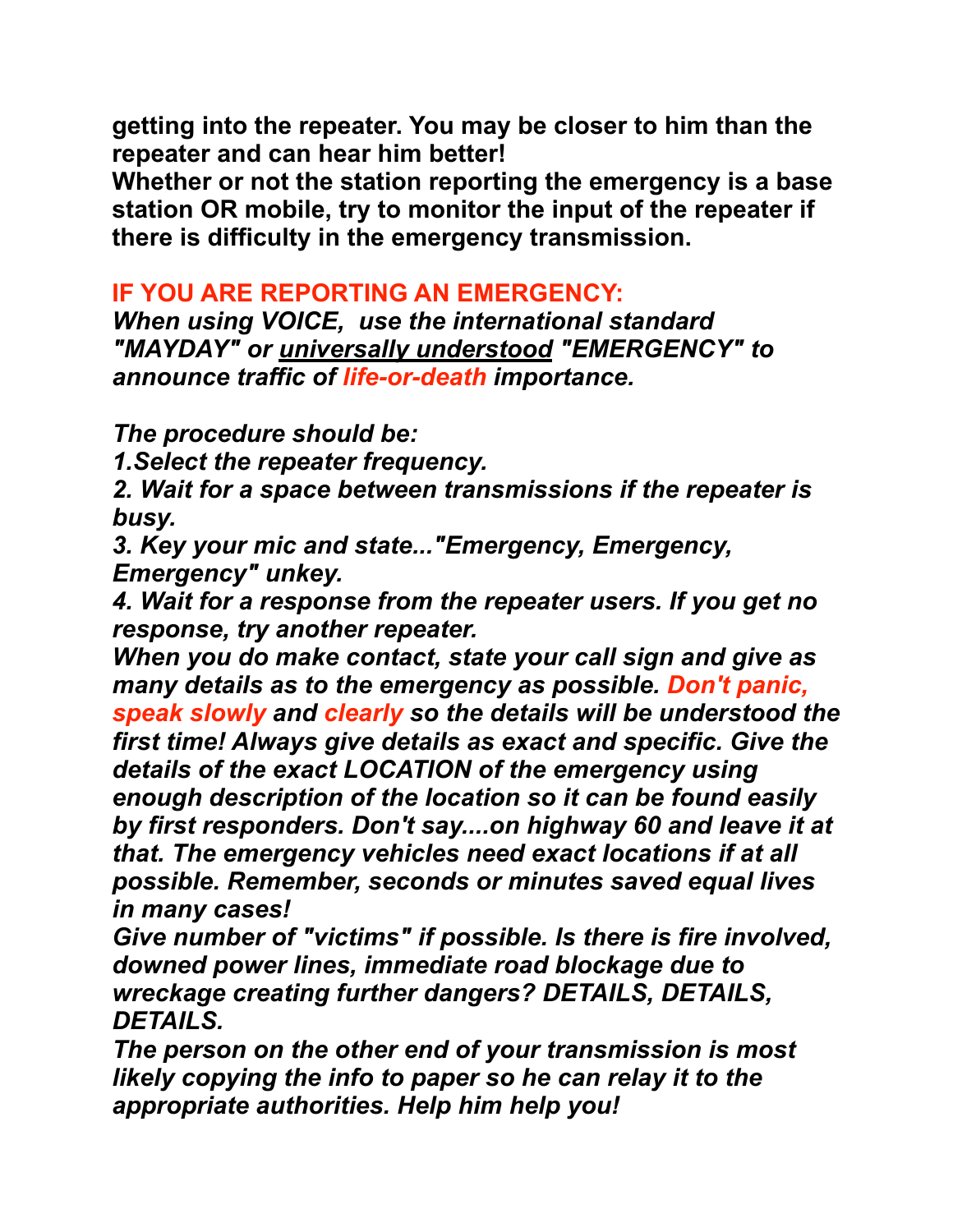**If by some chance you have to use Morse code when reporting an emergency, then:**

*The standard CW signal is "SOS," sent as a single character--not spaced as three letters."* 

*EXAMPLE: DIT DIT DIT DAH DAH DAH DIT DIT DIT and NOT, dit dit dit SPACE dah dah dah SPACE dit dit dit. NOTE: Many repeater systems allow touch tone key pad entry of "911" DIRECT TO the 911 operators and the emergency reporting system. Check with your repeater system owners or trustees for info BEFORE YOU NEED TO KNOW.*

*When making a 911 call direct from your station, make sure the 911 operator understands that you are calling via ham radio and she/he can not talk or (be heard by you) until you have unkeyed your radio. Use of the term "over" is very helpful between you and the 911 operator. It is not like using cell phones. It is a one way (half duplex) transmission using a repeater and not simplex as with regular cell phones or land lines. Both parties CAN NOT talk at the same time!*

**Use plain language on a repeater. If you want to know someone's location, say "Where are you.... or what's your location?" If you want to know whether someone you're talking with is using a mobile rig or a hand-held radio, just ask: "What kind of radio are you using?" You get the idea. Most repeater use is of a "local" nature so signals will be usually of very high quality. The use of the phonetic alphabet is very helpful at times.**

**Don't call CQ to initiate a conversation on a repeater. Just simply listen to make certain the repeater is not in use and then key your mic and say your call sign and "listening". If someone happens to be listening and they want to talk to you they will respond.**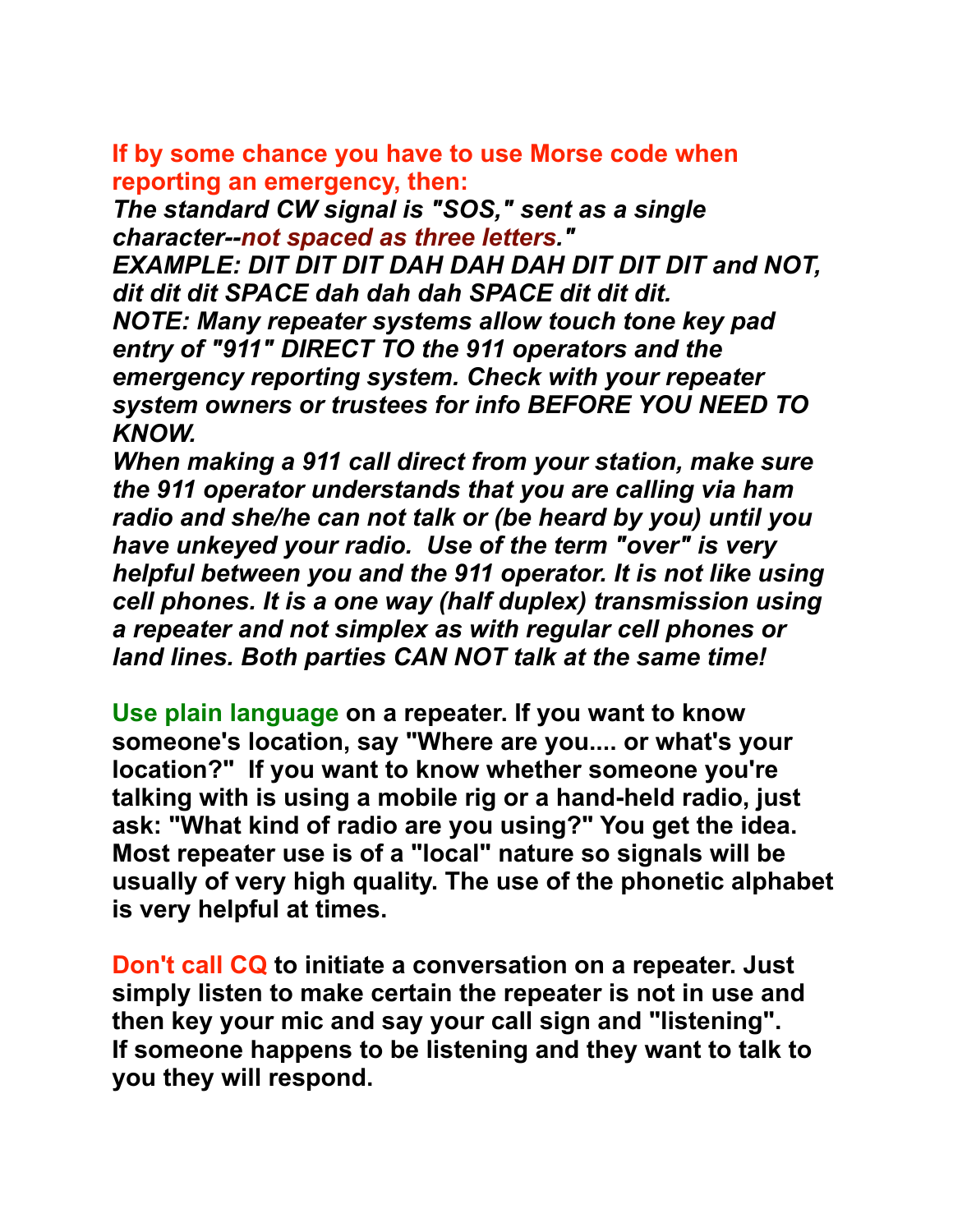**When you are using the repeater leave a couple of seconds between exchanges to allow other stations to join in or make a quick call. Most repeaters have a "Courtesy Tone" (a short...beep or series of beeps) that will help in determining how long to pause. The courtesy tone serves two purposes. Repeaters have a time out function that will shut down the transmitter if the repeater is held on for a preset length of time (normally three or four minutes). This ensures that if someone's transmitter is stuck on for any reason, it won't hold the repeater's transmitter on indefinitely. (Don't laugh, many microphones get lodged in the fold of car seats and keep a repeater busy until it times out. Of course if it is not noticed soon by the mobile operator.....the control operator of the repeater may have to shut down the repeater until the problem is corrected.) When a ham is talking and releases the push-to-talk switch on their radio, the controller in the repeater detects the loss of carrier and resets the time-out timer. When the timer is reset, the repeater sends out the courtesy tone. If you wait until you hear this beep (normally a couple of seconds), before you respond, you can be sure that you are pausing a suitable length of time. After you hear the beep, the repeater's transmitter will stay on for a few more seconds before turning off. This is referred to as the "tail". The length of the tail will vary from repeater to repeater but the average is about 2 or 3 seconds.** 

**You don't HAVE to wait for the "tail to drop" before keying up again, but make sure that you hear the courtesy tone (if used) before going ahead. Note: If you don't wait for the beep, the time-out timer may not reset. If you time-out the repeater, YOUR conversation AFTER the time-out will not be heard. The repeater time-out function does not care if you are still talking or not; and the station on the other end may rib you about hogging the machine and you will have wasted all those words! What is Doubling? When two stations try to talk at the same time on the same repeater, the signals mix in the**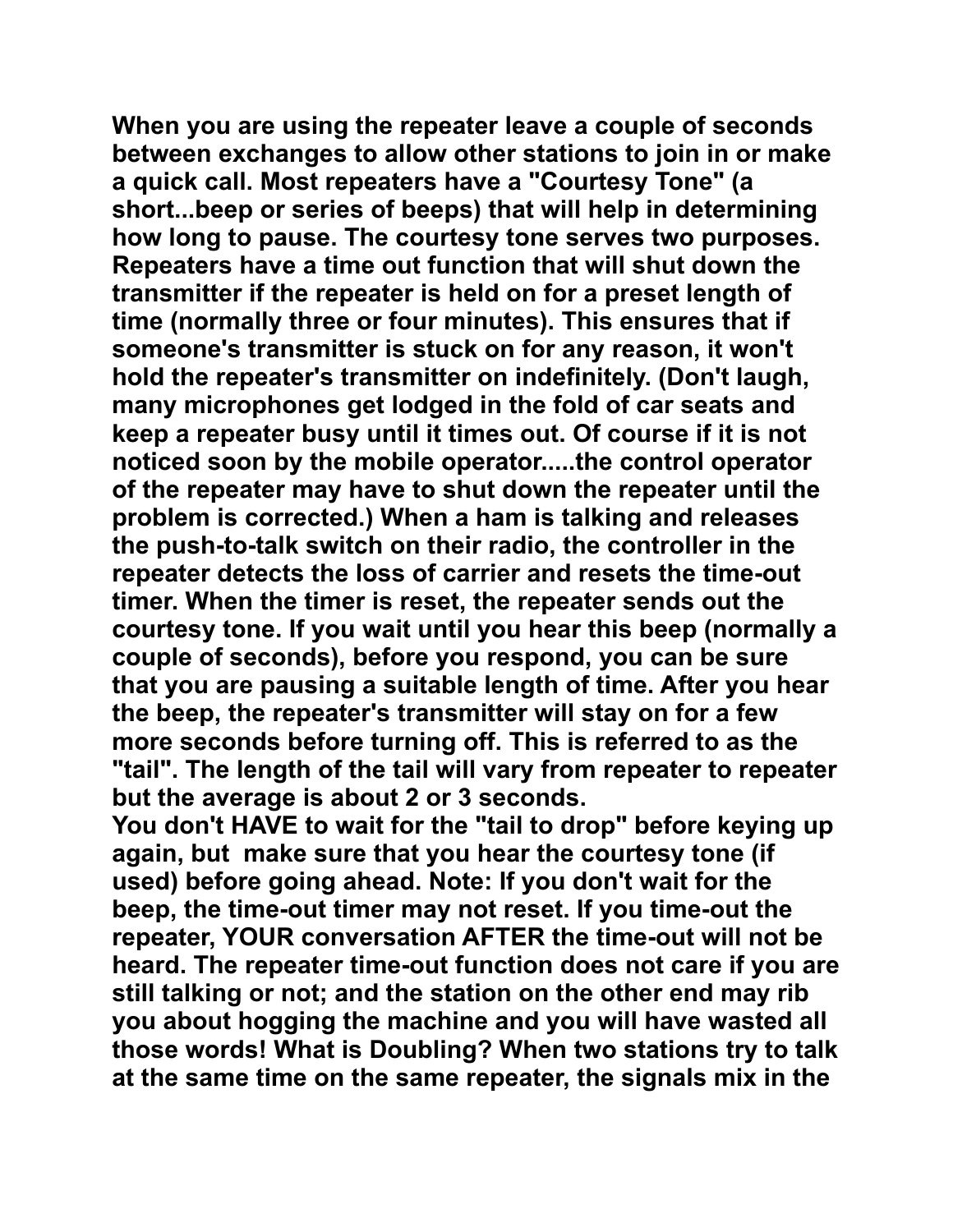**repeater's receiver and results in a buzzing sound, squeal, distorted sound or severely jumbled and broken words. When you are involved in a roundtable discussion with several other stations it is always best to pass off the repeater to a specific person (station) rather than leave it up it the air. e.g. "W3??? to take it, this is N3???", then unkey; or.......**

**"Do you have any comments Fred?, this is N3???"; un key. You could also say "OK...that's all I have.....back to you Fred" or the next person in rotation... (un key)....**

**Failing to use this or other techniques is an invitation to total confusion.** 

**As a point of interest, a repeater will usually lock into the strongest of two FM signals. This is the nature of FM. The strongest signal usually wins.**

#### **Signal Reports on a Repeater**

**Lots of new hams don't understand that the S meter on their radio is only reporting the relative strength of the repeater system and NOT the signal strength of the station they are talking to unless they are in the simplex mode. When the repeater is transmitting, it may have an output greatly exceeding that of the station IT is listening to. Remember the station it hears on the input frequency of it's receiver may be on a hand held radio and only a few blocks from the "machine" or it could be a mobile radio in a vehicle out on the fringes of the repeater coverage area or a base station running a high gain antenna and 100 watts from the next county or in some cases, the next state. To a third party, (another ham), listening to the machine on the repeater output, all of these stations would have the same S meter reading on his S meter! As long as the repeater can detect the signals and is working properly as it is setup, then all stations, (to the third ham), will "appear" to have the same signal strength on the S meter. Remember, the S meter is**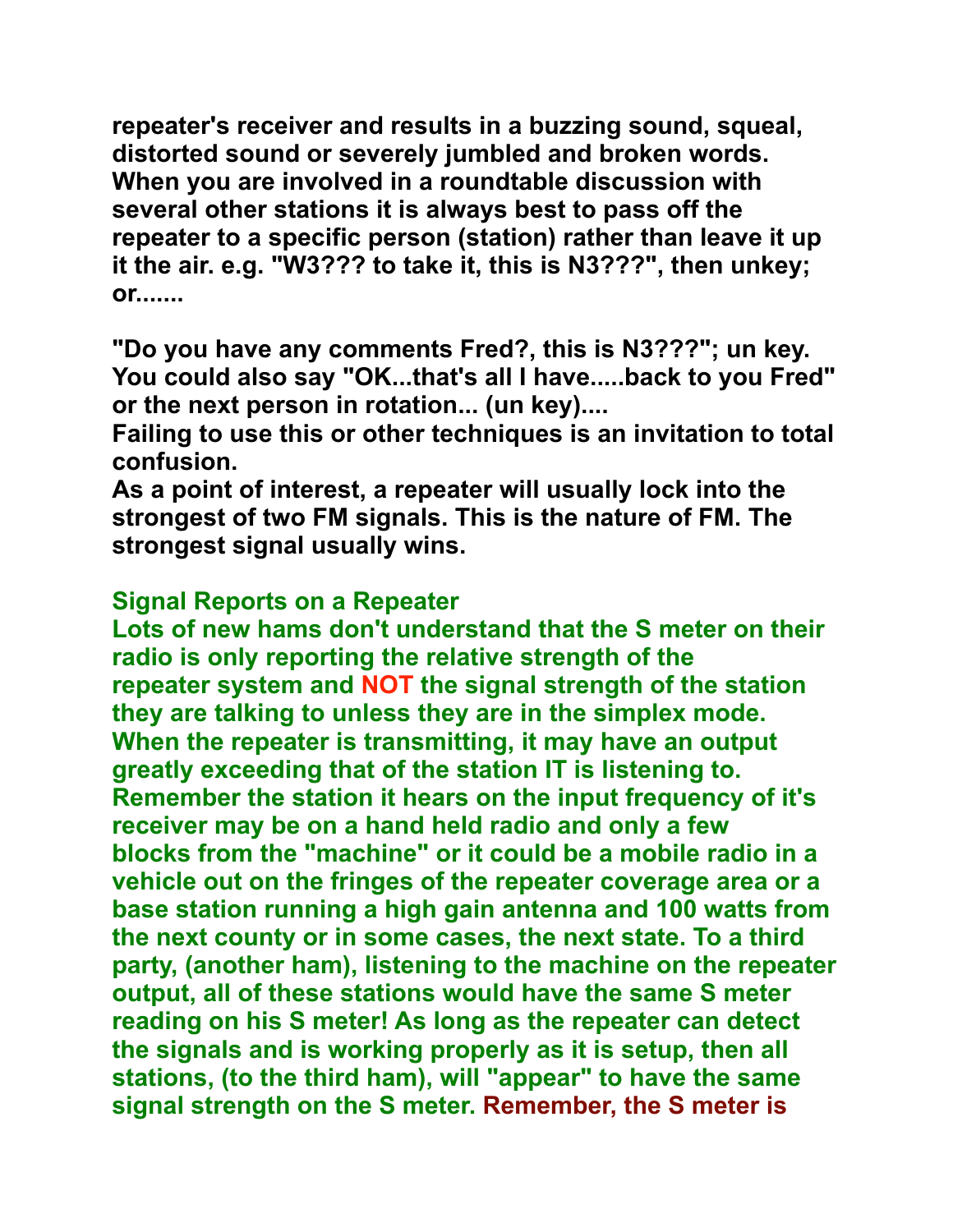**only reporting the relative strength of the repeater when it is transmitting and not the individual stations! So all that being said, how do you give an accurate signal report to the station you are talking to?**

#### **JUST USE PLAIN ENGLISH!**

**Listen to the background sounds of his AUDIO coming from your speaker in between words and sentences. Don't even look at your S meter. (Assuming the repeater has a good strong signal into your location).**

**If there is no noise other than room background, road, passenger or other sounds that could be picked up by his microphone, then he would be said to have a FULL QUIETING signal into the repeater.....receiver. NOT 50 OVER S9, S9, OR ANY COMBINATION on your S meter. The term "Quieting" refers to the carrier level of the transmitter being strong enough to "quiet" the background hiss on the frequency. If some background noise such as the hiss that is commonly heard in an FM receiver is heard on the transmitter signal, then it would not be considered "FULL QUIETING". There are times when either station using a repeater may be getting into the repeater receiver with very little signal and the repeated signal will have lots of noise on it. Although the repeater signal may be full quieting when the weak station stops transmitting, the weak station can not be considered to be full quieting into the repeater so you would give the other station a report on his signal and not the repeater. Don't get confused with this. If his audio is perfectly understandable with 100 % copy and there is NO "noise" in the background other than the above, then an accurate report for him would be, "You're full quieting and 100 % copy into the repeater. Anything less than the above is usually given in various ways using an exact as possible description of his signal. "Audio" reports are a matter of interpretation by individual ears. We as hams are in the "business" of communications , not HI FI broadcast FM! We can only**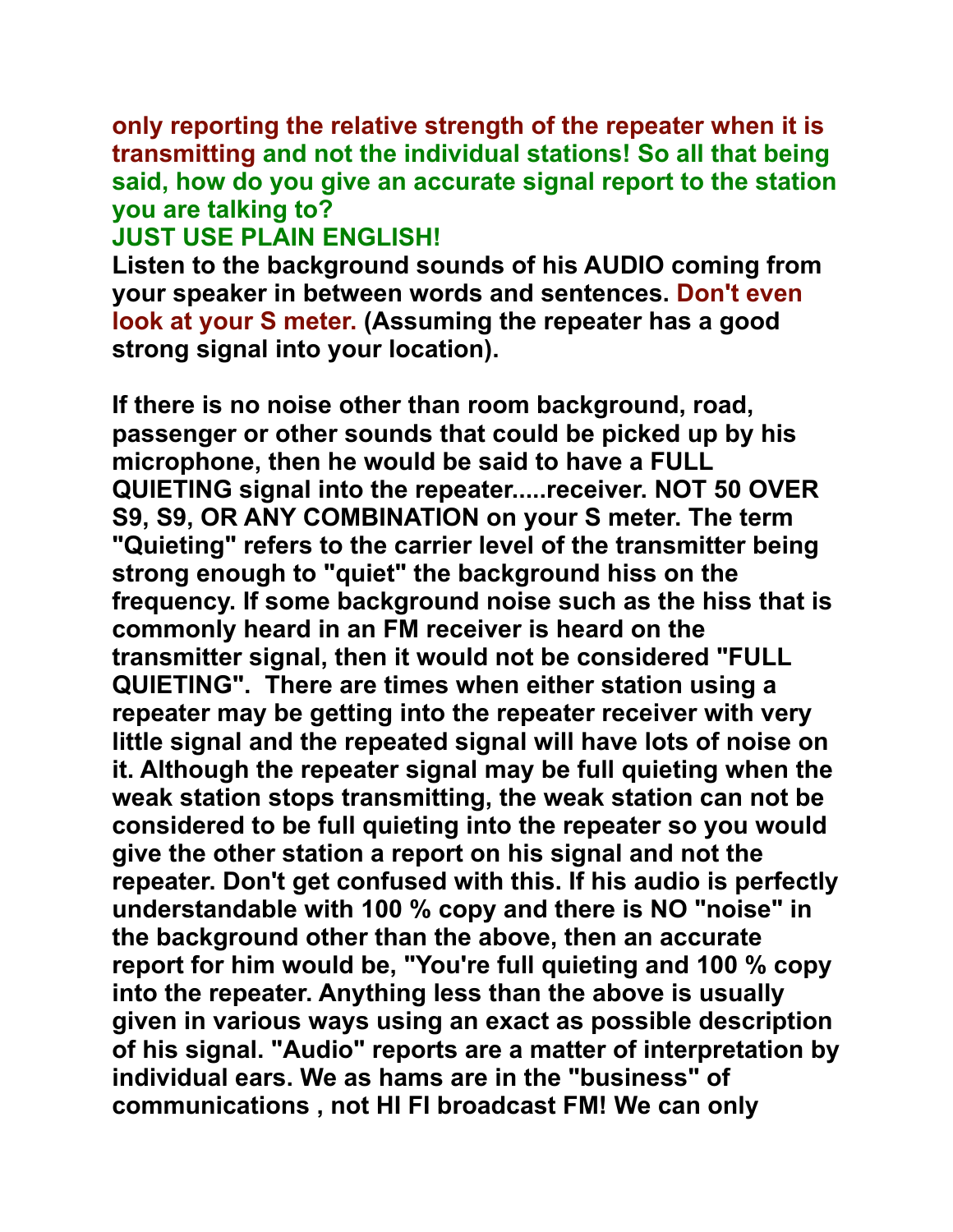*sound* **as good as the FCC will allow our transmitters to sound! If you are having extreme difficulty copying the other station, he may also be having the same problem with you, but remember he is hearing the repeater signal, not yours direct and so are you. Try to get him to go "simplex" if he is coming closer to you in a few minutes. See hint below. If the transmissions get so ruff that neither can copy the other, then just give your call sign and clear off the repeater for others to use while he gets closer or higher or changes his transmitting setup. Not all conversations are completed to the end under adverse conditions or operating situations....be patient.**

**HINT....If the station is in and out of range of the repeater you and he were using and is coming in your direction...try him on a simplex frequency! He may be loud and clear direct on simplex and only a few miles away and getting stronger all the time but he is getting farther from the repeater! Another situation that can happen during a new contact is that you and he did not exchange locations at the first of the contact. Both you and he are using a repeater 50 miles away. Then after several minutes you discover in your conversation with the other station that he is in the same town as you and only a couple of miles away! Time for simplex! Don't hog the repeater.** 

**Simplex operation generally means station to station or direct communication on the same frequency between two stations and not using a repeater. Use the least amount of output power needed to carry on the contact. Simplex should be used when the two stations are close enough to carry on a conversation without the use of a repeater and will help in congested metro areas with a limited number of repeaters. Simplex should always be used if possible rather than a repeater.**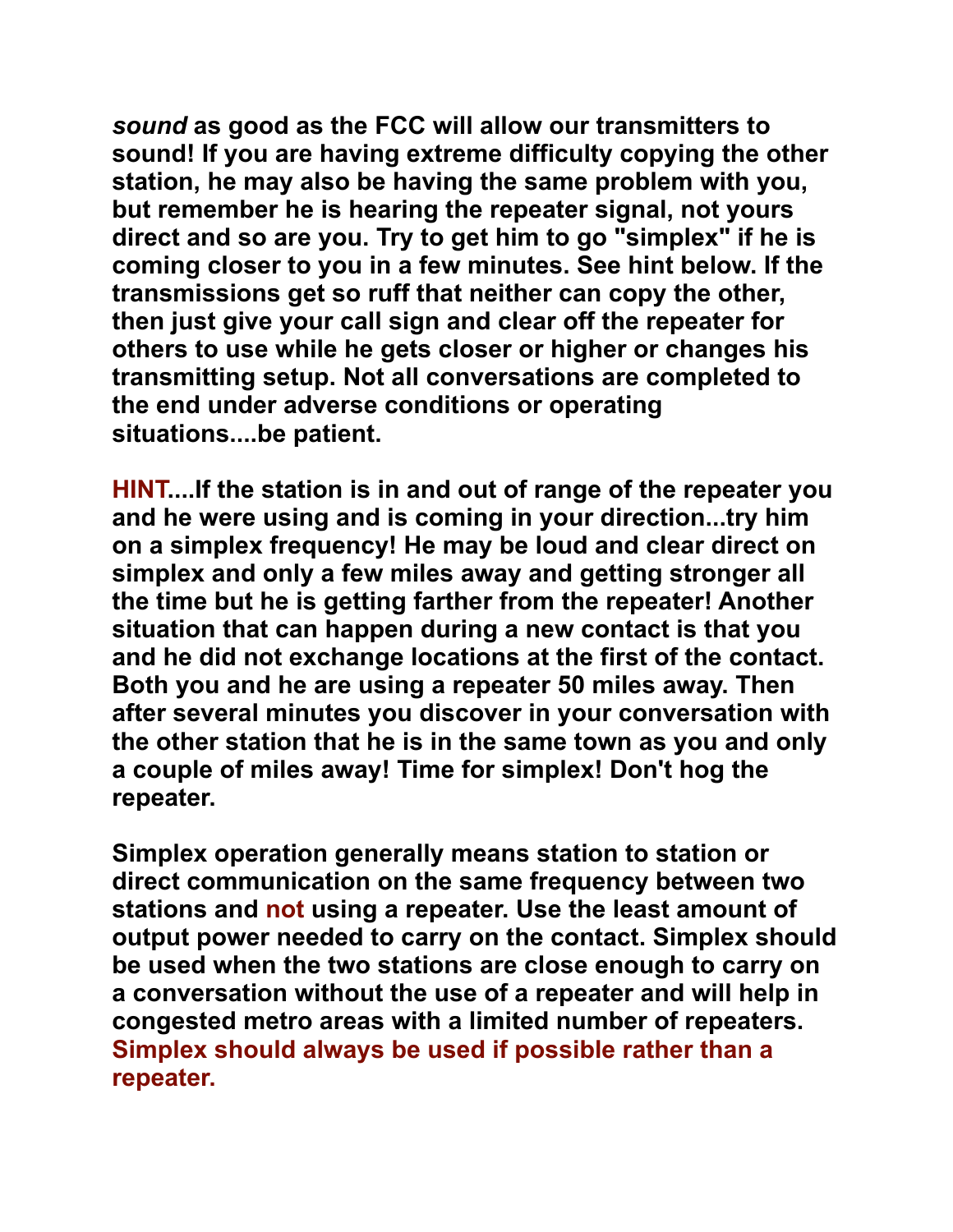**See chart below for suggested simplex frequencies. (Highlighted in gray) Repeater input and output frequencies highlighted in yellow. 2 Meter Band Plan as suggested by the ARRL (144-148 MHz): 144.00-144.05 EME (CW) 144.05-144.10 General CW and weak signals 144.10-144.20 EME and weak-signal SSB 144.200 SSB National calling frequency 144.200-144.275 General SSB operation 144.275-144.300 Propagation beacons 144.30-144.50 New OSCAR subband 144.50-144.60 Linear translator inputs 144.60-144.90 FM repeater inputs 144.90-145.10 Weak signal and FM simplex (145.01,03,05,07,09 are widely used for packet) 145.10-145.20 Linear translator outputs 145.20-145.50 FM repeater outputs 145.50-145.80 Miscellaneous and experimental modes 145.80-146.00 OSCAR subband 146.01-146.37 Repeater inputs 146.40-146.58**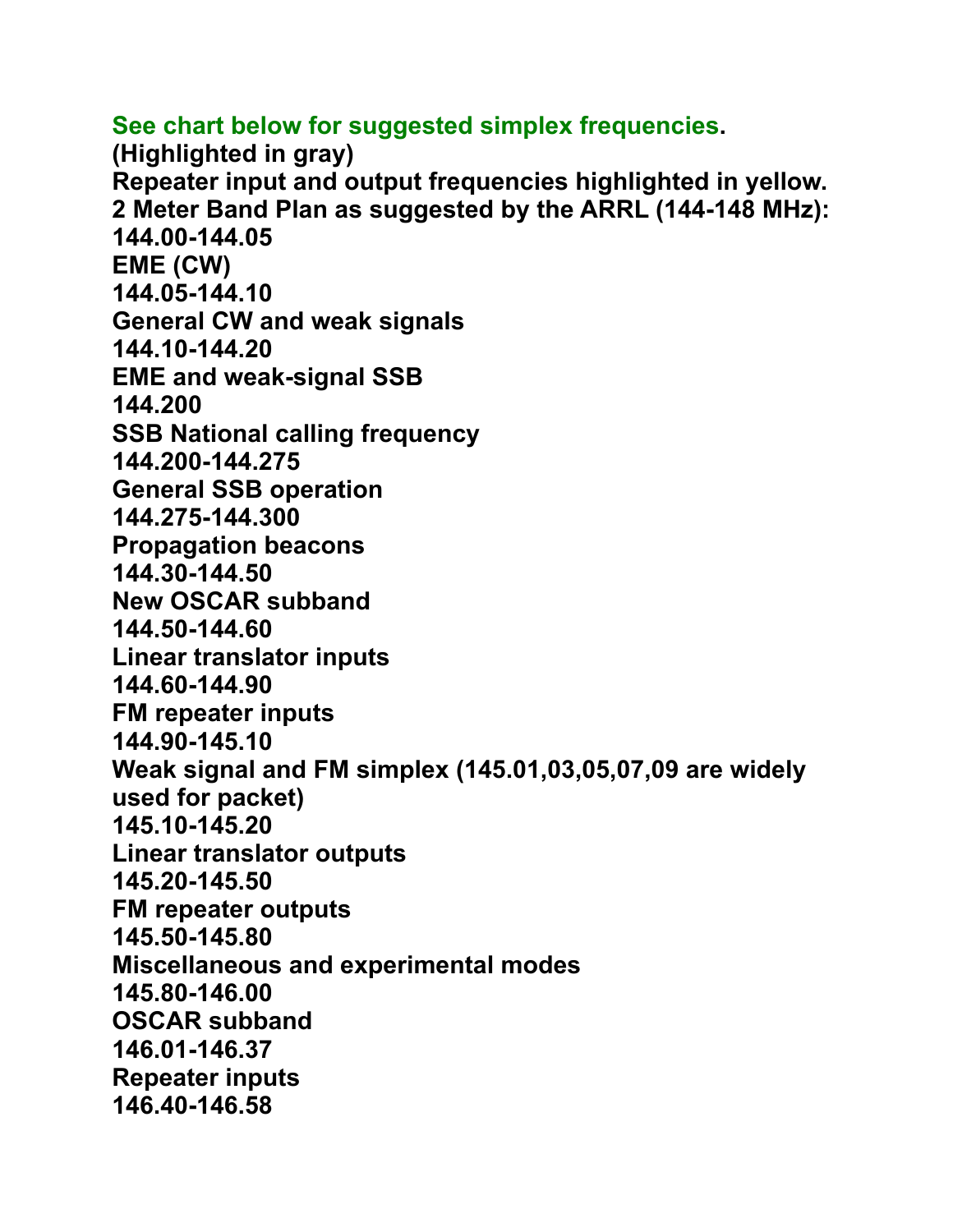**Simplex 146.52 National FM Simplex Calling Frequency 146.61-146.97 Repeater outputs 147.00-147.39 Repeater outputs 147.42-147.57 Simplex 147.60-147.99 Repeater inputs YOUR FIRST CONVERSATION AND CONTACT ON A REPEATER! That most exciting day just arrived! You now have passed your Technician Class exam and have been issued your first call sign by the FCC.** 

**You have your station all set up and you are ready for your first contact on a repeater! You chose a local repeater frequency and dial it up on your rig. You just keyed your mic, gave out your call sign and now you hear........your call sign and someone coming back to you with his call sign.....he un keys and the repeater is waiting for YOU! BRAIN LOCK SETS IN! "What do I do? What do I talk about? Will I remember all those rules, regulations, theory and all that other stuff I had to study?**

**The simple answer is.......probably not......but don't worry!**

**First thing....try to write his call sign down and if he gives his name, that too. Lots of good operators recognize a new ham instantly on the air and they will guide you with patience, understanding, maybe some fun prodding and picking at you to get you to relax and have fun with your new license.**

**He will WELCOME you!**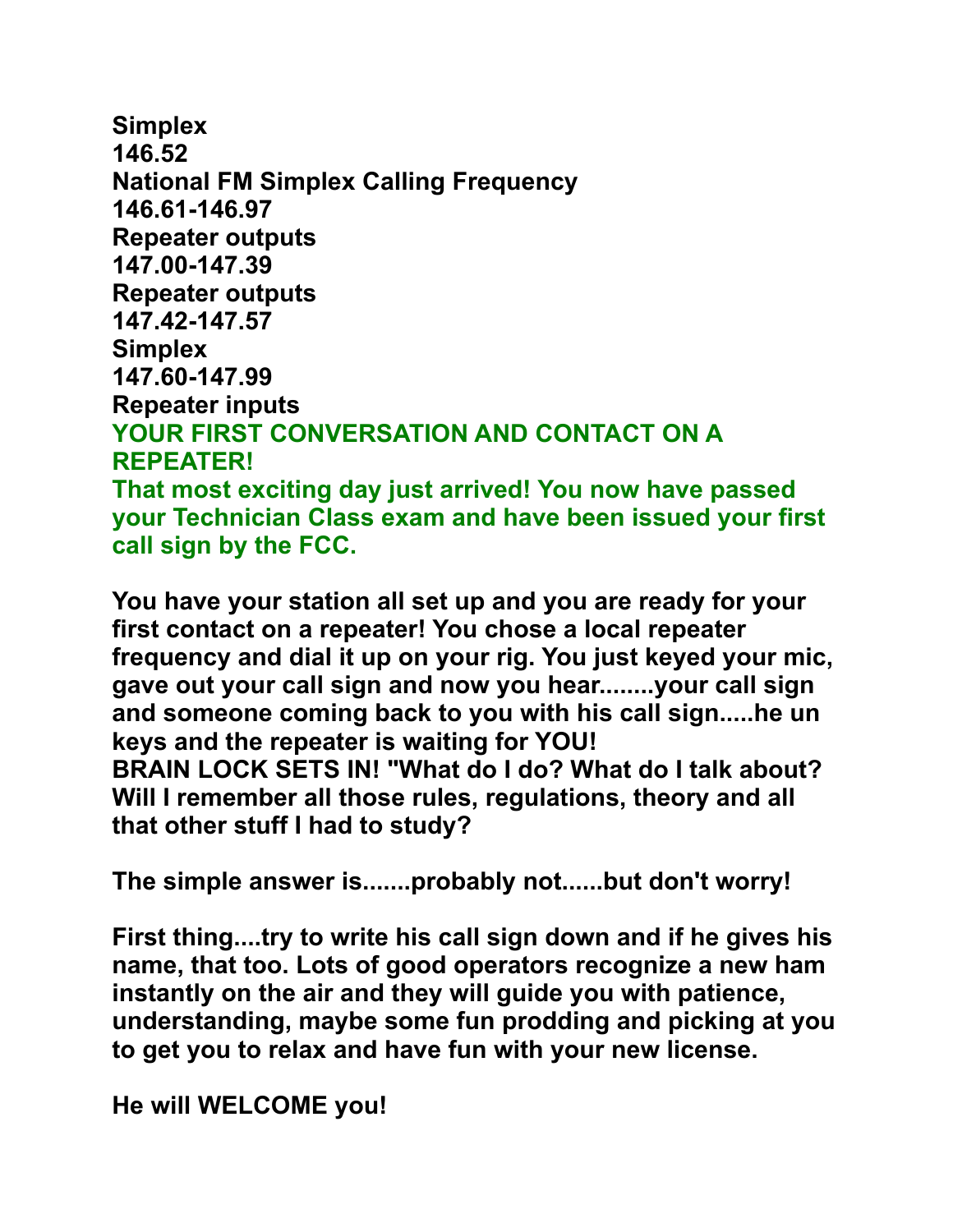**A good operator will never make you feel unwanted on the air. He may ask you to repeat your call sign just to make certain he understood who he is talking to and if you forget to give your name, he will ask for it. Most hams don't like to talk to a "call sign", so getting names and also locations helps to start the conversation.**

**If you make mistakes....he will most likely let you know what you did wrong and inform you as to the correct way in a friendly manor.**

**Don't be surprised if he asks you all the questions instead of the other way around. He is just trying to get you to feel relaxed on the air. As your experience grows in ham radio, aways try to remember your first contact and how excited and nervous you were. Now it's your turn and you are the one responding to a new ham and his first contact! Make him feel at home and.......be a good operator.....like your first contact was! Repeater ID.....you and it!** 

**You must transmit your call sign at the end of a contact and at least every 10 minutes during the course of any communication. You do not have to transmit the call sign of the station to whom you are transmitting. Never transmit without identifying. For example, keying your microphone to turn on the repeater without saying your station call sign is illegal. If you do not want to engage in conversation, but simply want to check if you are able to access a particular repeater, simply say "(your call sign...... testing)."** 

#### **CONTROL OPERATORS**

**All ham radio stations, including repeaters AND YOUR STATION are required by the FCC to have a control operator monitoring the station while it is on the air. You are the control operator of your station.**

**Control operators are usually the owners, trustees or other designated licensed operators of a repeater system. They sometimes stay quietly in the background just listening to**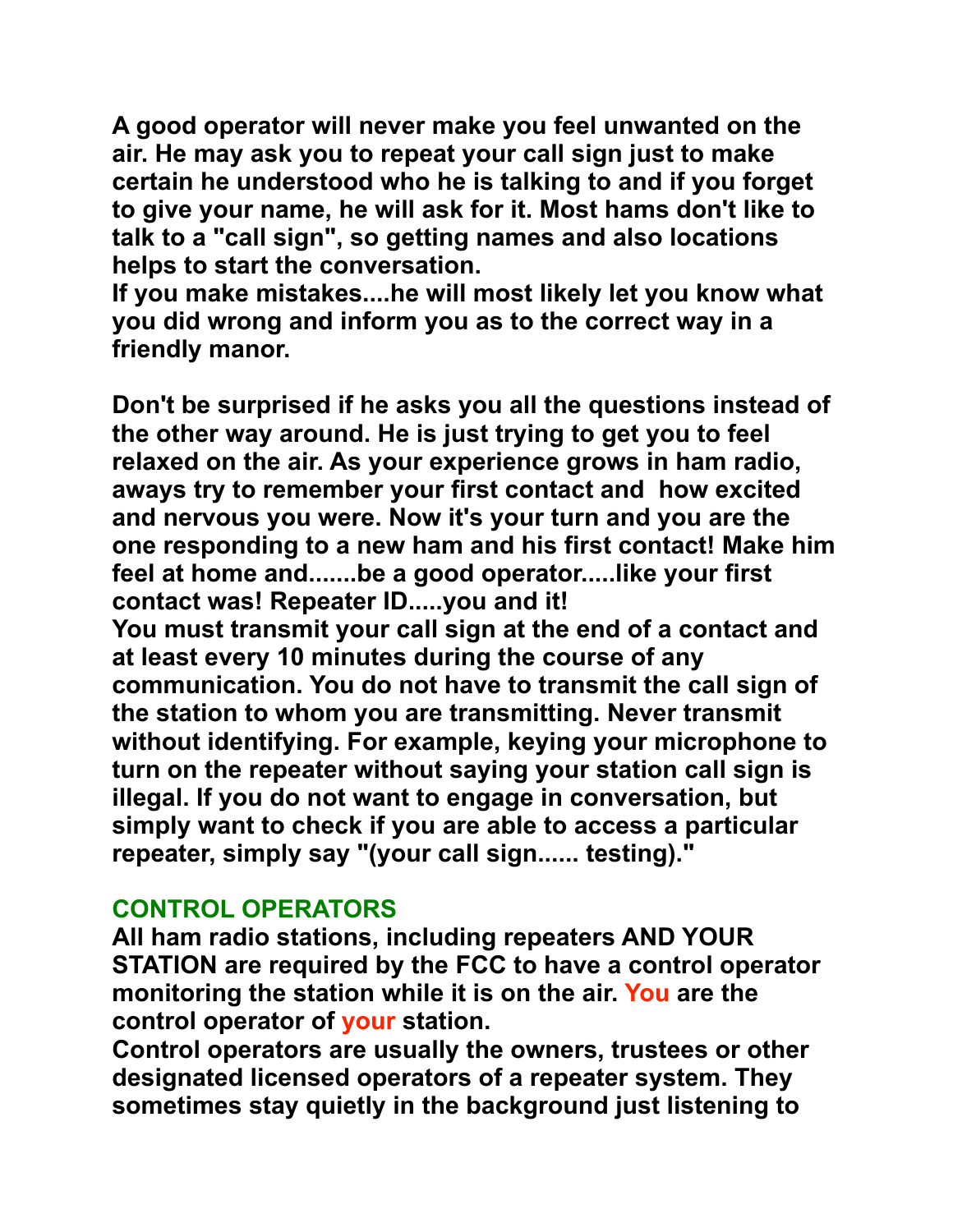**the every day operation of the "machine" for technical problems, proper use, FCC rule breaking, etc on a particular repeater.**

**They have complete control of whether a repeater is on the air or off and have the ability to stop it's operation at any time! Use the repeater to the best of your ability and within the FCC rules.**

**Report any un-authorized use of a repeater to the repeater owner or person responsible for the operation of the repeater.** 

**One last thought....SUPPORT YOUR LOCAL REPEATER/S. It takes LOTS of money to maintain a repeater and the money has to come from somewhere. If you can't donate funds, then donate your time, assistance, equipment, knowledge, labor or anything of value to the repeater owner to help keep it on the air. It will be appreciated! Even simple things like mowing the grass around the repeater area is certainly appreciated. If the repeater is on a mountain top, enjoy the view while you are there. All repeaters need some kind of care from time so volunteer your time when others don't.**

## **WARNING TO NON-LICENSED STATIONS!**

**Only licensed Amateur Radio Operators are authorized use of ANY Amateur Radio transceiver including repeaters in the transmit function.**

*SEVERE* **PENALTIES ARE ENFORCED BY THE FEDERAL COMMUNICATIONS COMMISSION!**

**LICENSED HAMS HAVE WAYS TO DETECT BOGUS CALL SIGNS!**

**DON'T TRY IT!**

**DON'T FORGET .....ID YOUR STATION**

**THE REPEATER WILL NOT ID FOR YOU....IT ONLY ID'S ITSELF!** 

**After all......it's only a dumb "machine"!**